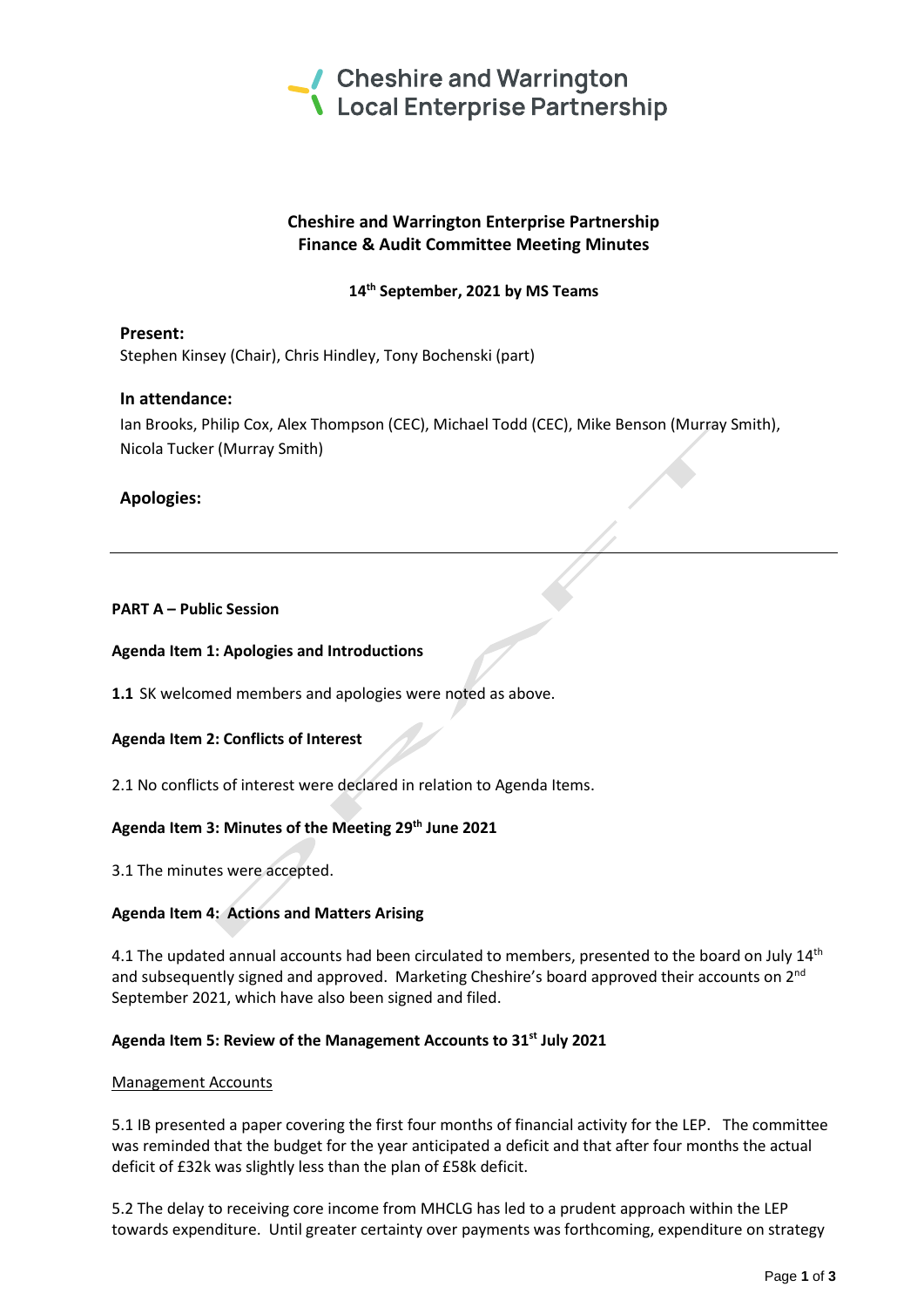projects has been contained and staff time, of those funded by core funds, has been apportioned more towards supporting programme activities, e.g. Growth Hub, rather than recruiting additional resources. This continues the approach adopted last year. As consequence staff costs are running below the budgeted level.

5.3 Discussion focussed on the level of operating reserves which is began the year significantly above the minimum set as a policy. This is mostly due to a change in the accounting treatment of income in 2020-21 and is earmarked for expenditure in the short to medium term. PC then provided the committee with background to the LEP Review recommending that reserves above £500k could be misinterpreted as providing the LEP with greater cash resources than in fact was the case and lead to illinformed decisions on grant allocation. IB and PC explained that solvency was not of any current concern. Given the uncertainties over future receipts of core funds, the committee was supportive of a broadly higher level of reserves. However, it was also noted that the draw-down of retained business rates to support operational activities could be managed in such a way to compensate for fluctuations in income and expenditure from other sources, thereby managing reserves within the LEP closer to the "target" level. MB reminded the committee that actions designed to reduce reserves meant reporting a larger deficit on the income and expenditure statement which may inadvertently trigger concerns. It was agreed IB would update the forecast accordingly.

5.4 As an exercise of preparation, IB was tasked with preparing a worst-case scenario for discussion at the next meeting.

ACTION: IB

5.5 As and when more detail emerges regarding funding for 2021-22, SK will consider informing the board accordingly.

5.6 The committee noted the report.

#### Review of Programme Funds

5.5 IB presented an overview of the position with respect to capital programme funds explaining that, with the exception of Growing Places Fund, cash balances currently showing are contracted or committed. IB explained that for the Getting Building Fund, which Government has targeted to be spent by 31 March 2022, some challenges are emerging. Lengthening delays within supply chains and the specialised nature of equipment required for the MDC, risk an over run to project timescales. With private sector recipients we have fewer options to flex payment schedules so the risk will be flagged to CLGU.

5.6 In addition to the written report, IB informed the committee that a small return (£41k) had been received from the Life Sciences 1 fund, following a realisation. This will be "ring-fenced" and held for reinvestment into Life Sciences 2 fund. IB also mentioned that the Evergreen fund managed by CBRE was currently subject to an "On the Spot Verification" audit.

5.7 The committee noted the positions with respect to capital programme funds.

### **Agenda Item 6: Progress Report against Internal Audit Plan 2021/22**

6.1 MT provided a verbal update on progress.

6.2 Most of the audit work tends to take place in Q1 and Q4 for each financial year. MT confirmed that audit work on the Growth Hub for 2020-21 had been completed including the work on the additional grants made available during the year for EU transition and business support. Field work was also complete in respect of the grants awarded for Peer to Peer.